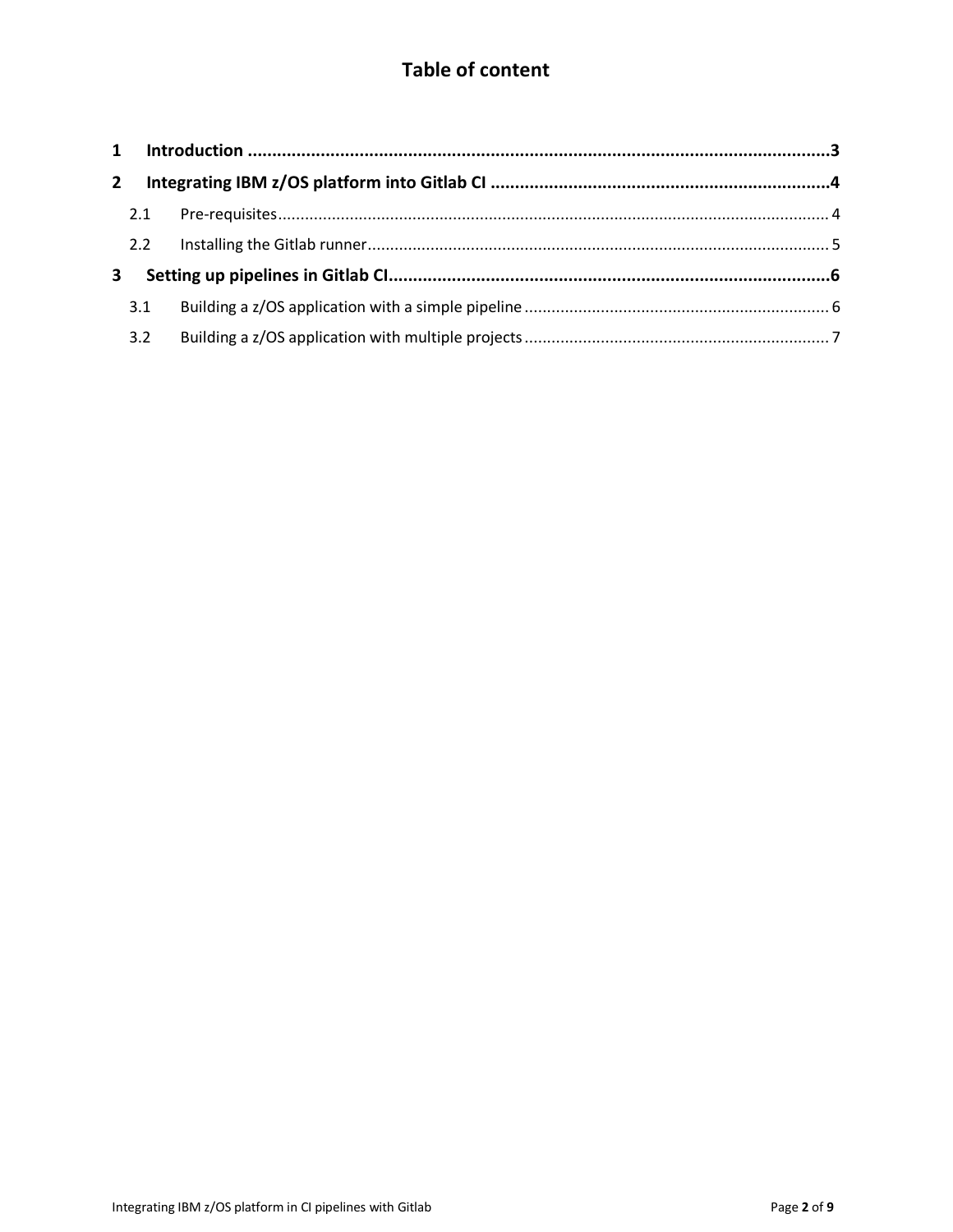# <span id="page-2-0"></span>1 Introduction

Gitlab is a popular solution for Source Code Management but it also includes several features in the DevOps space to extend its scope of activities and enhance user experience. One of these features is the Continuous Integration (CI) mechanism, which provides orchestration capabilities and brings automation closer to source repositories.

The main object in Gitlab is a project which combines a Git repository with project-related features like CI: with this concept, there is tight integration between the project and its automation, linking a repository with its CI pipeline. Thus, the CI pipeline is defined in the project as a YAML file stored in the repository, and it is usually called "*.gitlab-ci.yml*".

The CI feature relies on a server-runners architecture: the Gitlab server owns the pipeline definitions for each project and delegates its work to agents installed on target environments. In Gitlab terminology, agents are called runners and can be customized to perform specific actions depending on the type of artifacts they are working with. The most popular executors are Docker and Shell, but other types of executors can be used to support specific configurations. Documentation related to the Gitlab runners can be found at [https://docs.gitlab.com/runner/.](https://docs.gitlab.com/runner/)

Runners are registered in the Gitlab server configuration and can be shared or dedicated to a project, depending on users' needs. When a pipeline is triggered for execution, the Gitlab server parses the pipeline definition file and pipeline actions are sent to an assigned runner for execution.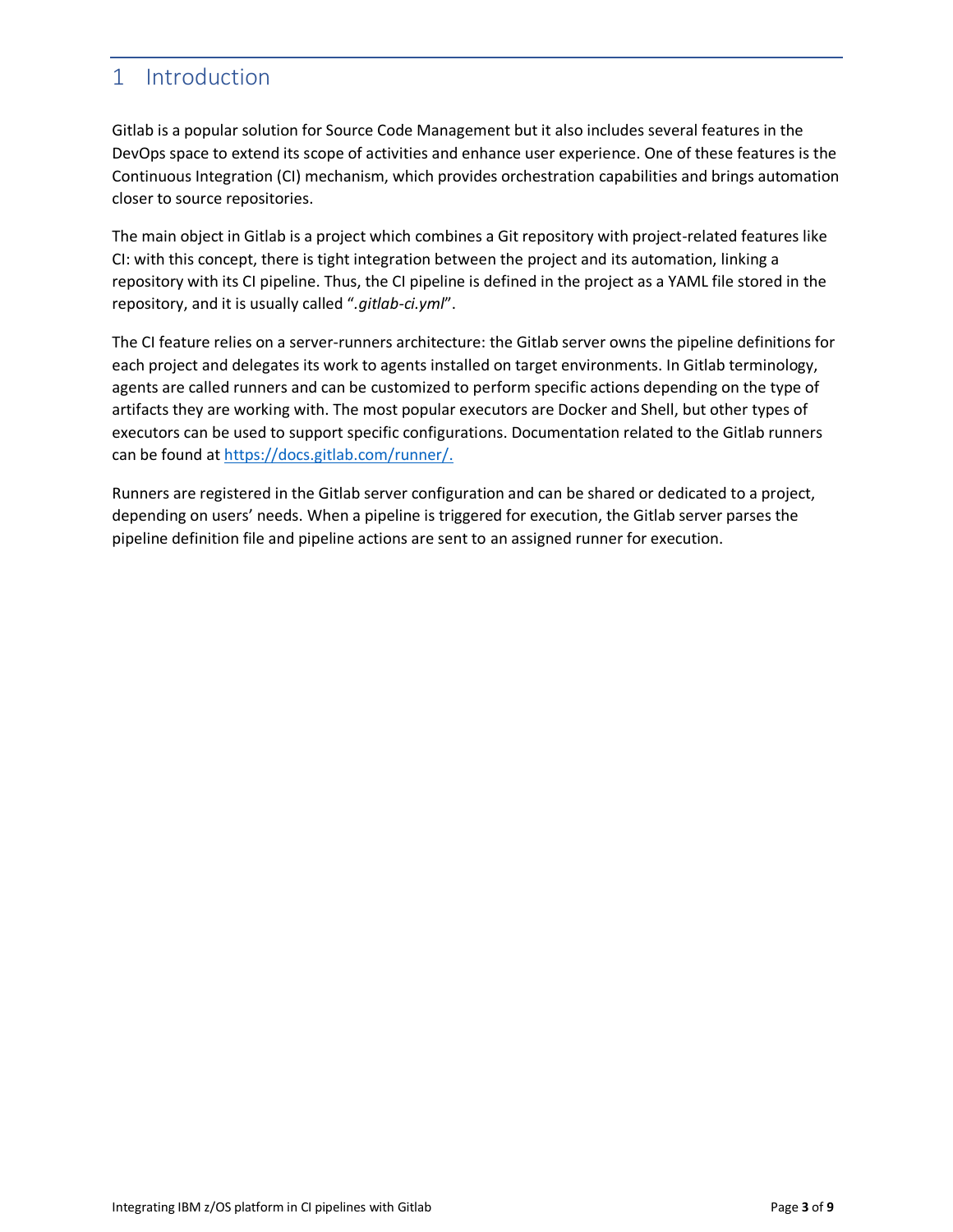# <span id="page-3-0"></span>2 Integrating IBM z/OS platform into Gitlab CI

Gitlab runners are written in Go, a language that is not yet supported by IBM z/OS (at the time of writing), so they cannot run natively in this environment. To circumvent this situation, the best option is to use a specific type of executor, which leverages the SSH protocol.

The SSH runners are executed on a supported platform (Windows, Linux or MacOS) and connect to a target machine through SSH for the pipeline execution. In that configuration, SSH runners act like gateways to connect platforms: the Gitlab server will send the pipeline actions to the SSH runner which will forward them to the target machine, in this case the z/OS environment. The different stages of the pipeline will be executed on the target z/OS machine and results will be sent back to the Gitlab server through the same mechanism.

With the 13.2 version released in July 2020, Gitlab supports the execution of runners on Linux on z machines and proposes a docker image of the runner for this platform. This support extends the capabilities of Gitlab CI on Mainframe, allowing the full Gitlab CI stack to be deployed on the Linux on z environment: the use of SSH executors, as described in this document, is applicable to Linux on z runners.

The docker image can also run under the control of z/OS Container Extension (zCX) which is available with z/OS 2.4. In this configuration, the necessary components for the integration of z/OS with Gitlab CI run in a single z/OS environment. The configuration of Linux on z Gitlab runners is not in scope for this document, but information and guidelines on setting up zCX can be found in the "Getting started with z/OS Container Extensions and Docker" IBM RedBook (SG24-8457-00) at [https://www.redbooks.ibm.com/abstracts/sg248457.html?Open.](https://www.redbooks.ibm.com/abstracts/sg248457.html?Open)

## <span id="page-3-1"></span>2.1 Pre-requisites

As Gitlab CI runners only support the Bash shell environment, the default shell provided by z/OS is insufficient to support this configuration. As a pre-requisite, the Bash shell must be installed on z/OS. This Bash shell is provided by Rocket, as part of their Open Source Languages and Tools for z/OS offering [\(https://www.rocketsoftware.com/zos-open-source/tools\)](https://www.rocketsoftware.com/zos-open-source/tools).

As the execution of the pipeline is performed through an SSH channel, it is important to have the Bash shell available for the user who will execute the build actions. More importantly, the Bash shell must be set to be the first program executed by the user when logging into z/OS Unix System Services. This parameter is controlled through the PROGRAM keyword in the RACF's user definition, as part of the OMVS segment. To change the PROGRAM value for an existing user, please customize and use the following RACF ALTUSER command:

#### *ALU #USERID# OMVS(Program(#PATH\_TO\_BASH#))*

Where **#USERID#** is the User ID to be updated and **#PATH\_TO\_BASH#** is set to the path of the Bash shell executable (do not surround with quotes).

During the execution of a pipeline on the target machine, the script generated by Gitlab CI is looking for the bash executable at a specific location, in /bin/bash. As bash is not standard on z/OS, this location doesn't exist, and a symbolic link must be created to point to the actual path of the bash executable. Please customize and use the following command to create a symbolic link to point to right location:

#### ln -s *#PATH\_TO\_BASH#* /bin/bash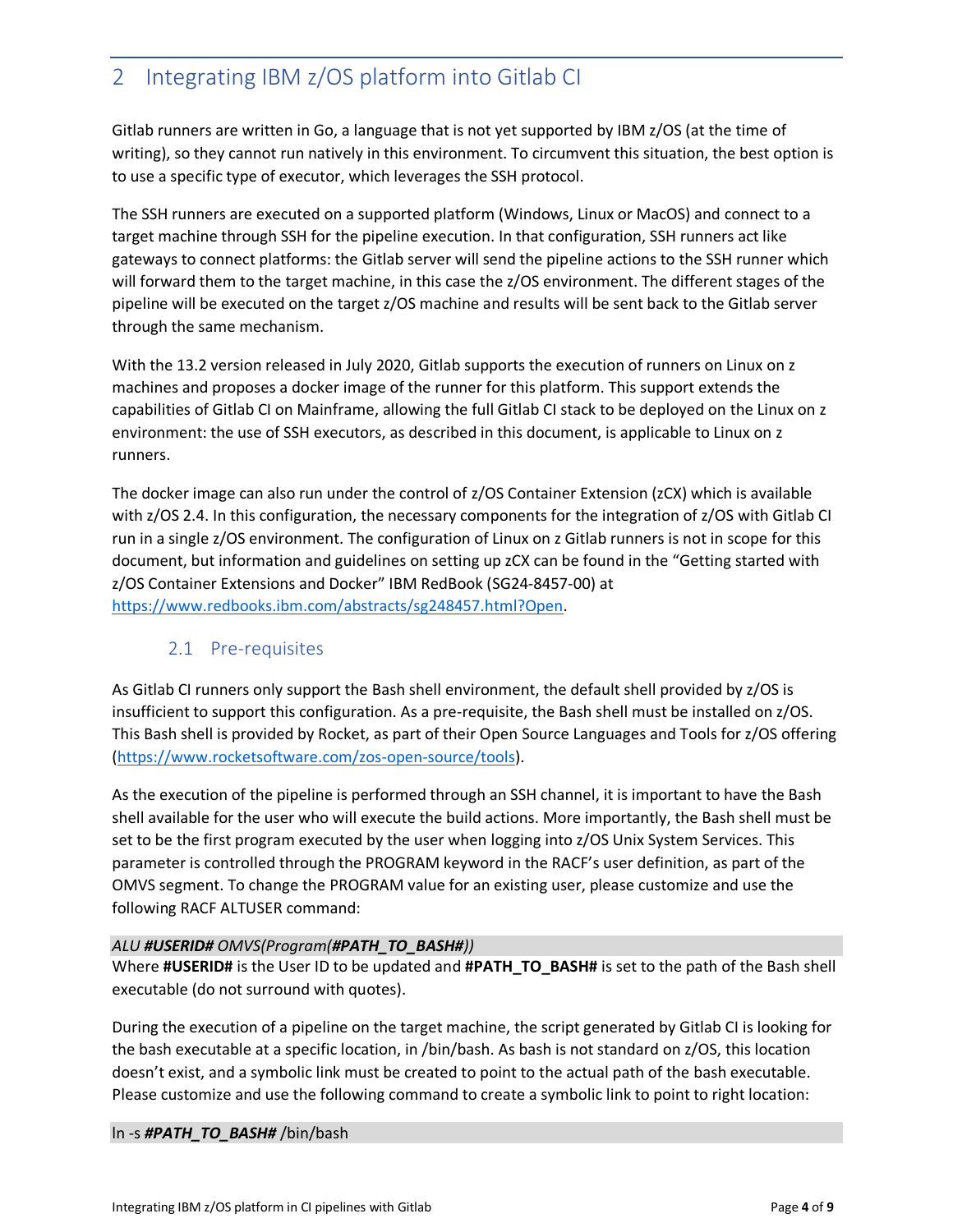The Git for z/OS client must also be installed and configured on the z/OS USS platform. It is available through IBM Passport Advantage website [\(https://www.ibm.com/software/passportadvantage/\)](https://www.ibm.com/software/passportadvantage/) or it can be obtained, as for Bash, from Rocket's Open Source Languages and Tools for z/OS packaging [\(https://www.rocketsoftware.com/zos-open-source/tools\)](https://www.rocketsoftware.com/zos-open-source/tools). Installation guidance can be found at [https://www.ibm.com/support/knowledgecenter/en/SS6T76\\_1.0.9/setup\\_git\\_on\\_uss.html.](https://www.ibm.com/support/knowledgecenter/en/SS6T76_1.0.9/setup_git_on_uss.html)

Git for z/OS is a free software with no support, but IBM support can be provided through the "IBM Elite Support for Rocket Git for zOS" offering ([https://www-](https://www-01.ibm.com/common/ssi/ShowDoc.wss?docURL=/common/ssi/rep_ca/2/897/ENUS219-032/index.html&request_locale=en)

[01.ibm.com/common/ssi/ShowDoc.wss?docURL=/common/ssi/rep\\_ca/2/897/ENUS219-](https://www-01.ibm.com/common/ssi/ShowDoc.wss?docURL=/common/ssi/rep_ca/2/897/ENUS219-032/index.html&request_locale=en) [032/index.html&request\\_locale=en\)](https://www-01.ibm.com/common/ssi/ShowDoc.wss?docURL=/common/ssi/rep_ca/2/897/ENUS219-032/index.html&request_locale=en).

## 2.2 Installing the Gitlab runner

<span id="page-4-0"></span>First, download the gitlab-runner distribution for the appropriate platform at [https://docs.gitlab.com/runner/install/.](https://docs.gitlab.com/runner/install/) In this configuration, the SSH Gitlab runner is installed on a Linux x86 Red Hat distribution, but similar installation and configuration can be performed on other supported platforms.

In Linux, install the downloaded package with the command *rpm -i gitlab-runner\_amd64.rpm*.

Then register the runner to the Gitlab server, by issuing the *sudo gitlab-runner register* command. The configurator prompts for several pieces of information that are displayed in the Gitlab server Administration area (Runners section):

| Set up a shared Runner manually                                                                                                                                                                  |
|--------------------------------------------------------------------------------------------------------------------------------------------------------------------------------------------------|
| 1. Install GitLab Runner<br>ĥ<br>2. Specify the following URL during the Runner setup: http://gitlab.rhe175/<br>C.<br>3. Use the following registration token during setup: HEzVbavrifFNgzzPTDaT |
| Reset runners registration token                                                                                                                                                                 |
| 4. Start the Runner!                                                                                                                                                                             |

Provide the Gitlab server URL and the registration token to register the runner. Then provide a description for this runner and leave empty when prompted for tags. Provide the type of executor by typing *ssh* and provide the necessary information for SSH communication (IP or hostname of the target z/OS machine, port, username and password or path to the SSH identity file). When finished, start the runner by issuing the *gitlab-runner start* command.

The runner should appear in the Runners section of the Gitlab Administration area:

| Type/State | Runner token Description      | Version | <b>IP Address</b> | Projects Jobs Tags | Last contact |                |  |
|------------|-------------------------------|---------|-------------------|--------------------|--------------|----------------|--|
|            | shared locked 1kBbgkpC rhel75 | 13.0.1  | 10.3.20.156 n/a 0 |                    | just now     | $\sqrt{1 + x}$ |  |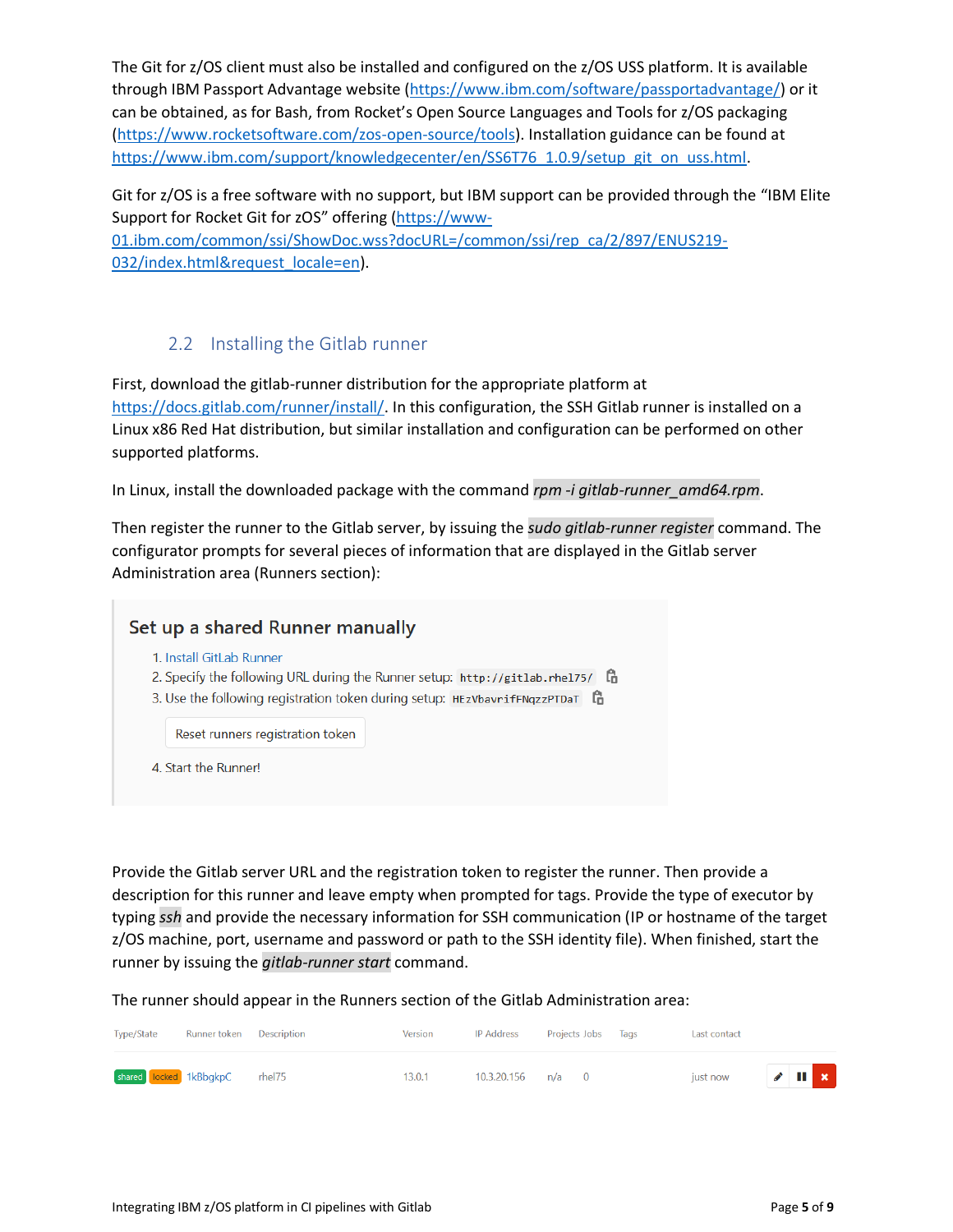# <span id="page-5-0"></span>3 Setting up pipelines in Gitlab CI

Once the Gitlab SSH runner is set up for z/OS, CI pipelines can be executed on Mainframe. The definition of pipelines in Gitlab CI are done through a configuration file, called ".gitlab-ci.yml" and stored at the root level of the project's repository. The pipeline definition reference is available at <https://docs.gitlab.com/ee/ci/yaml/README.html>

The purpose of this document is not to provide a complete pipeline sample, instead it is meant to show an implementation of pipelines using available features in Gitlab CI, to build a Mainframe application on z/OS. Compilation and linkage editing of Mainframe source files will be performed with the Dependency-Based Build solution (DBB) and the zAppBuild framework, which facilitates the orchestration of build operations.

## 3.1 Building a z/OS application with a simple pipeline

<span id="page-5-1"></span>In this first use case, the project contains all the necessary materials to build the application: zAppBuild is part of the project and has been customized to meet the environment's requirements. This scenario is using the sample Mortgage application, as available in GitHub at [https://github.com/IBM/dbb](https://github.com/IBM/dbb-zappbuild)[zappbuild.](https://github.com/IBM/dbb-zappbuild)

| <b>Name</b>             | Last commit        | Last update  |
|-------------------------|--------------------|--------------|
| MortgageApplicationV2   | Refactoring        | 1 month ago  |
| zAppBuild               | Added zAppBuild    | 1 month ago  |
| <b>W</b> .gitattributes | Added files        | 1 month ago  |
| .gitlab-ci.yml          | Changed pipeline   | 1 minute ago |
| $\bullet$ project       | <b>Added files</b> | 1 month ago  |
| M+ RFADMF.md            | <b>Added files</b> | 1 month ago  |

The pipeline is made up of a single operation, which is the build of the full z/OS Cobol application with zAppBuild and DBB. It only contains one step defined as part of the build stage:

|                                                                                                                                                                                                                                                                                                                                       | .qitlab-ci.yml ×                                                                               |  |  |  |
|---------------------------------------------------------------------------------------------------------------------------------------------------------------------------------------------------------------------------------------------------------------------------------------------------------------------------------------|------------------------------------------------------------------------------------------------|--|--|--|
| Edit                                                                                                                                                                                                                                                                                                                                  |                                                                                                |  |  |  |
|                                                                                                                                                                                                                                                                                                                                       | Choose a template<br><b>File templates</b><br>.gitlab-ci.yml<br>$\mathcal{A}$<br>$\mathcal{S}$ |  |  |  |
| $\mathbf{1}$                                                                                                                                                                                                                                                                                                                          | buildRepo:                                                                                     |  |  |  |
|                                                                                                                                                                                                                                                                                                                                       | stage: build                                                                                   |  |  |  |
|                                                                                                                                                                                                                                                                                                                                       | script:                                                                                        |  |  |  |
| /usr/lpp/dbb/v1r0/bin/groovyz -Djava.library.path=/usr/lpp/dbb/v1r0/lib:/usr/lib/java_runtime64_zAppBuild/build.groovy_<br>$\overline{4}$<br>--workspace /u/mdalbin/\${CI PROJECT DIR} --application MortgageApplicationV2 --workDir /u/mdalbin/\${CI PROJECT DIR} --outDir /tmp<br>--hlg MDALBIN.PROG.MORTV2GL --fullBuild --verbose |                                                                                                |  |  |  |
| 5                                                                                                                                                                                                                                                                                                                                     |                                                                                                |  |  |  |
|                                                                                                                                                                                                                                                                                                                                       | variables:                                                                                     |  |  |  |
|                                                                                                                                                                                                                                                                                                                                       | CI DEBUG TRACE: "true"                                                                         |  |  |  |
| 8                                                                                                                                                                                                                                                                                                                                     |                                                                                                |  |  |  |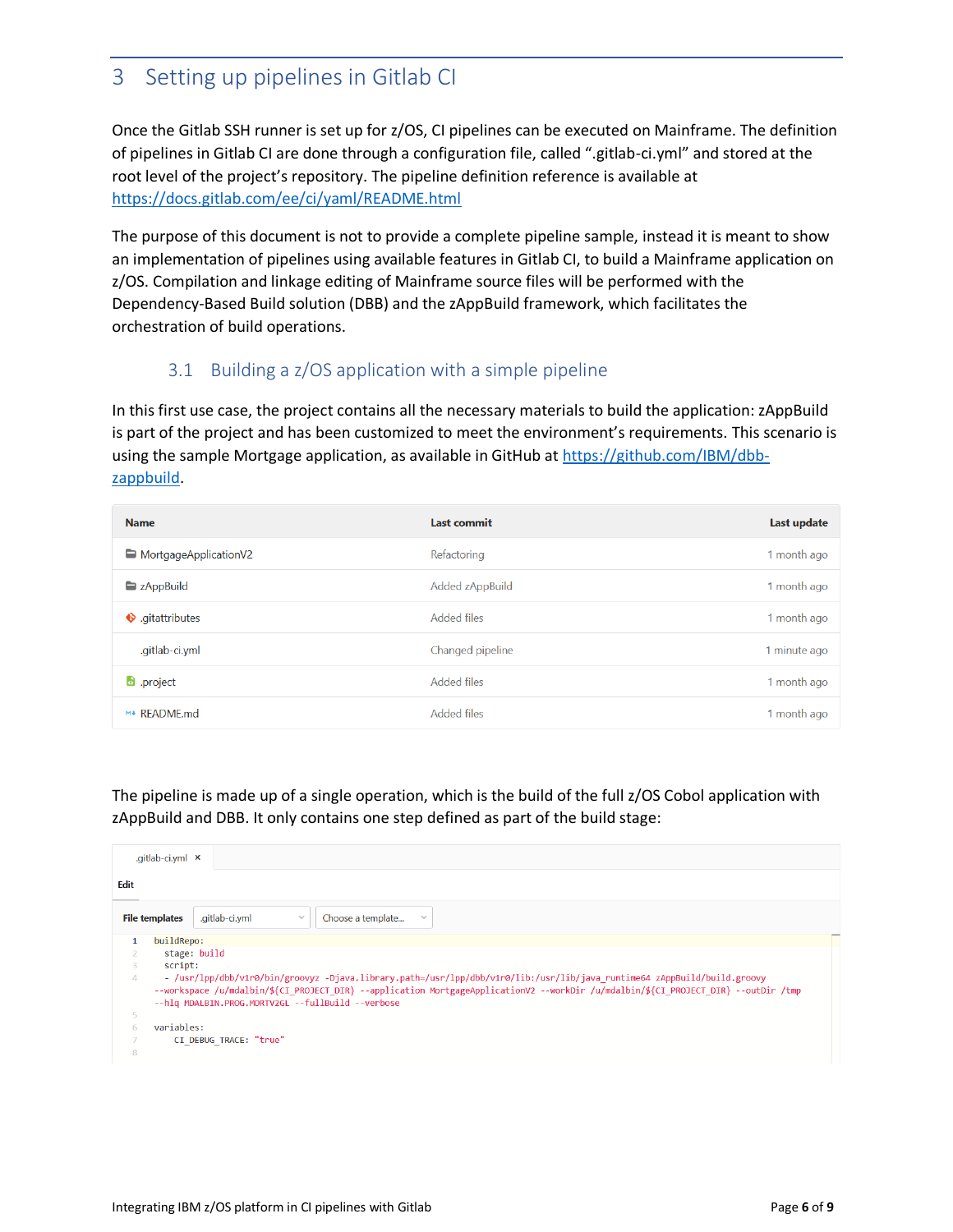Text version of pipeline:

| buildRepo:                                                                                      |
|-------------------------------------------------------------------------------------------------|
| stage: build                                                                                    |
| script:                                                                                         |
| -/usr/lpp/dbb/v1r0/bin/qroovyz-Djava.library.path=/usr/lpp/dbb/v1r0/lib:/usr/lib/java_runtime64 |
| zAppBuild/build.groovy --workspace /u/mdalbin/\${CI_PROJECT_DIR} --application                  |
| MortgageApplicationV2 --workDir /u/mdalbin/\${Cl_PROJECT_DIR} --outDir /tmp --hlq               |
| MDALBIN.PROG.MORTV2GL --fullBuild --verbose                                                     |
|                                                                                                 |

*variables: CI\_DEBUG\_TRACE: "true"*

For convenience, the extended trace has been activated to facilitate debugging, but it is recommended to remove it when the pipeline performs the desired actions correctly.

In the Gitlab CI section of this project, the execution of this pipeline was manually triggered and finished successfully in 26 seconds:



When drilling down and checking the output log of the buildRepo job, the execution of the DBB command showed that the full build of the application was performed, building 8 Cobol files successfully.

## 3.2 Building a z/OS application with multiple projects

<span id="page-6-0"></span>Mainframe applications are usually communicating with each other, through interfaces defined in copybooks. In order to be built correctly, an application must include the copybooks of the other applications it communicates with. With Git, this generally implies that the application's main repository is insufficient for building, and other repositories that contain shared copybooks from other applications are needed for a successful build. In Gitlab CI, this situation implies referencing other projects, which contain sources of other applications.

This situation can be managed with multi-project pipelines, a feature of Gitlab CI which permits the triggering of pipelines in other projects. Reference for this feature is available at [https://docs.gitlab.com/ee/ci/multi\\_project\\_pipelines.html](https://docs.gitlab.com/ee/ci/multi_project_pipelines.html)

In this use case, the Mortgage application has been split into 2 components, EPSC and EPSM, and a  $3<sup>rd</sup>$ project contains common copybooks used by the two components. To be built, the EPSC component needs to reference copybooks owned by the EPSM project and common copybooks. A 4<sup>th</sup> project contains the zAppBuild framework, customized for the z/OS environment. The correct build of the EPSC component requires the 4 projects to be transferred to z/OS USS.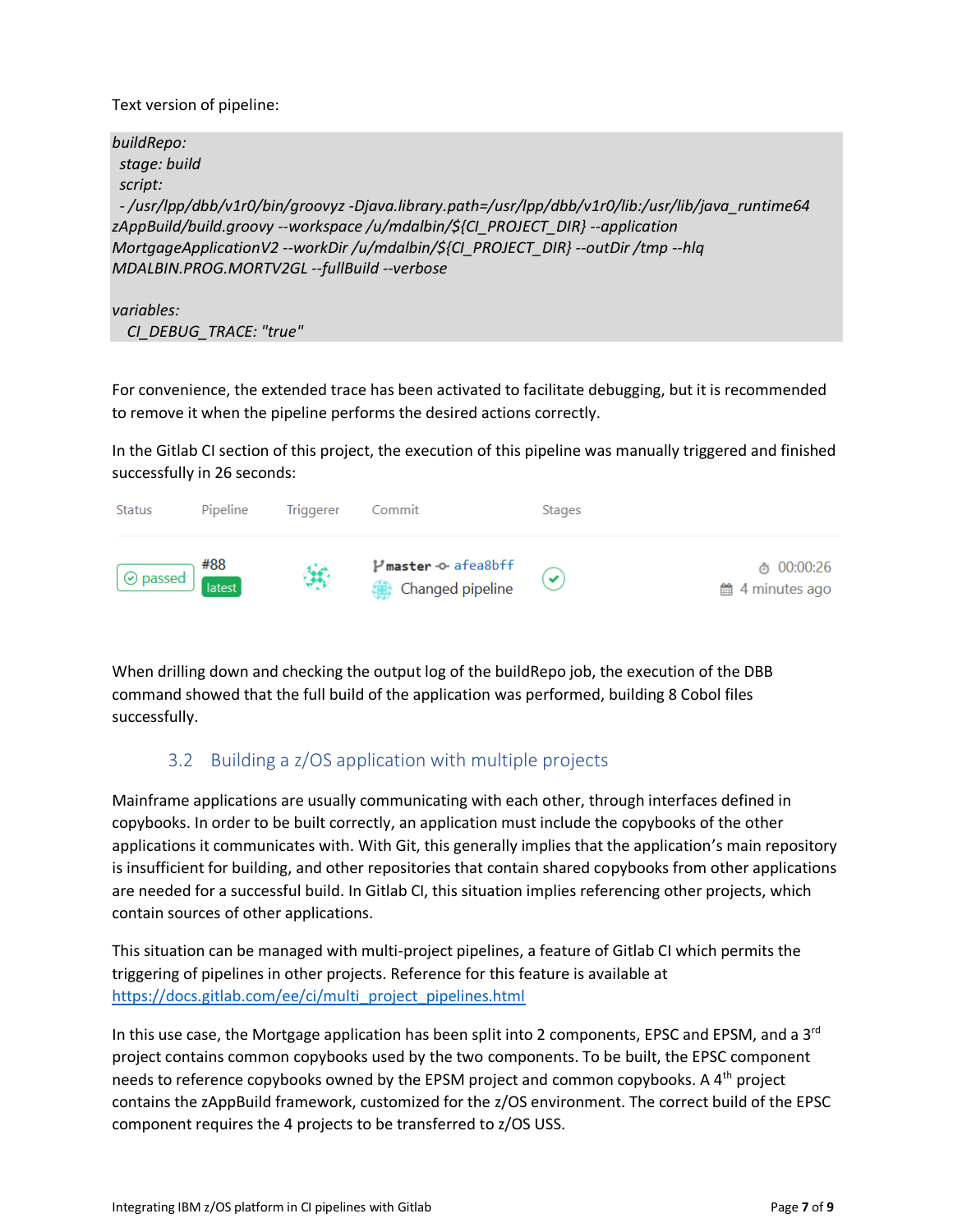Using the multi-project pipelines feature, it is possible to trigger the execution of the external projects pipeline, which solves this complex situation. To be cloned on z/OS USS, the pipelines for the EPSM project, the Common project and the zAppBuild project will just contain a dummy operation, as cloning is automatically generated by the Gitlab server in the execution of the pipeline. The pipeline definition for the Common project is as follows:



Similar pipeline definitions are configured for the EPSM project and for the zAppBuild project.

For the EPSC project, the pipeline contains steps in the ".pre" stage, which is the first stage executed in the pipeline. These steps trigger downstream pipelines for the EPSM, Common and zAppBuild projects.

*zAppBuild-Update: stage: .pre trigger: project: root/zappbuildgitlab strategy: depend MortgageApplicationV2-Common-Update: stage: .pre trigger: project: root/gl-mortgageapplicationv2-common strategy: depend MortgageApplicationV2-EPSM-Update: stage: .pre trigger: project: root/gl-mortgageapplicationv2-epsm strategy: depend buildRepo: stage: build script: - cd /u/mdalbin/\${CI\_BUILDS\_DIR}/\${CI\_RUNNER\_SHORT\_TOKEN}/\${CI\_CONCURRENT\_ID}/root/zappbuildgit lab/ - /usr/lpp/dbb/v1r0/bin/groovyz -Djava.library.path=/usr/lpp/dbb/v1r0/lib:/usr/lib/java\_runtime64 build.groovy --workspace /u/mdalbin/\${CI\_BUILDS\_DIR}/\${CI\_RUNNER\_SHORT\_TOKEN}/\${CI\_CONCURRENT\_ID}/root/ - application gl-mortgageapplicationv2-common --workDir /u/mdalbin/\${CI\_PROJECT\_DIR} --outDir /tmp - -hlq MDALBIN.PROG.MORTV2GL --fullBuild --verbose stages:*

 *- .pre*

 *- build*